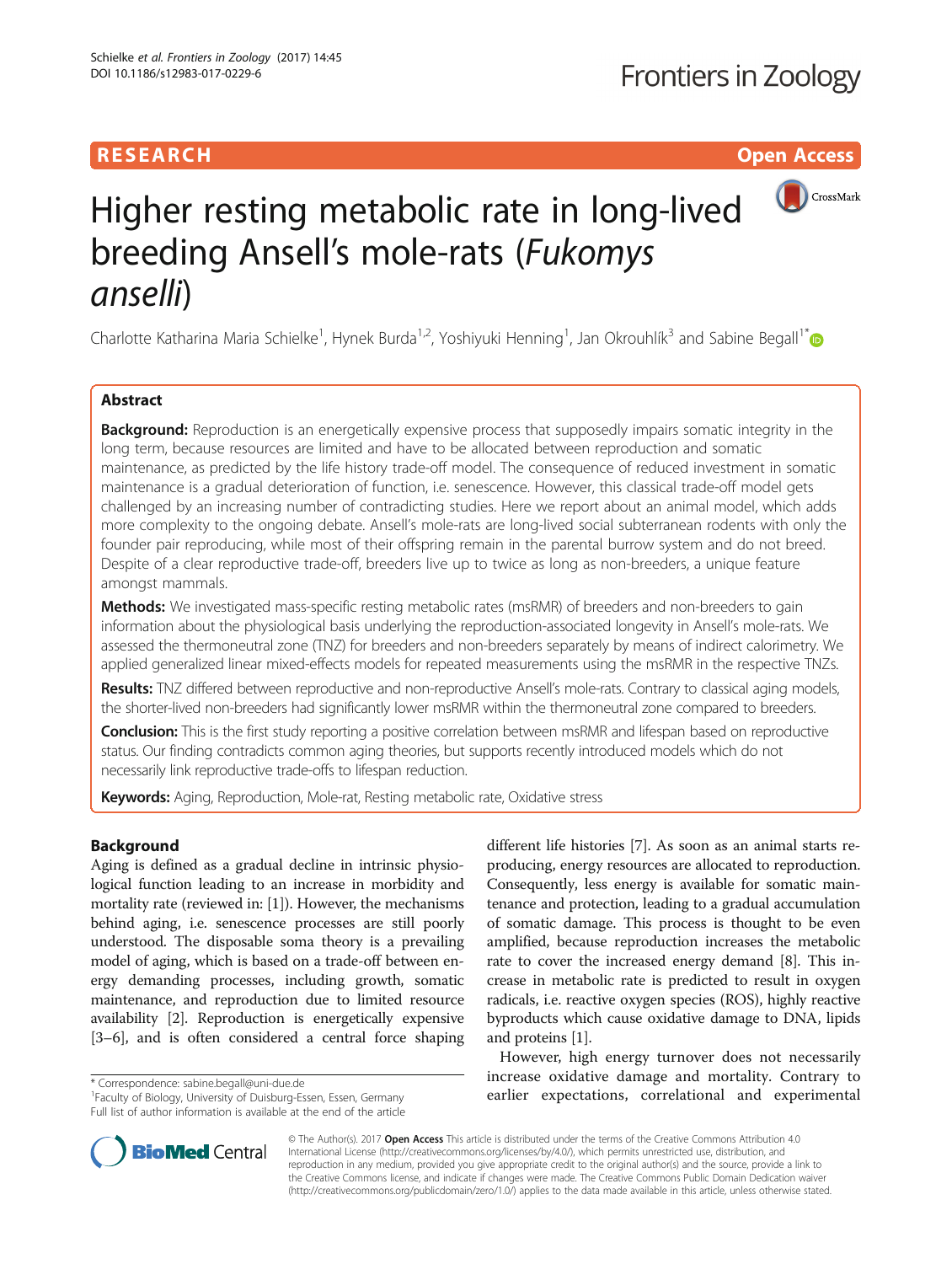<span id="page-1-0"></span>studies published recently show no negative effect of high metabolic rate on lifespan [\[9](#page-5-0)–[12](#page-5-0)], or even a positive association [\[13\]](#page-5-0). Moreover, in the brown trout, higher metabolic rates were negatively correlated with levels of  $H_2O_2$ , a highly potent ROS. These controversial associations between metabolic rate and oxidative damage and / or lifespan can in parts be ascribed to different experimental setups and tissues studied (reviewed in: [\[8](#page-5-0), [14](#page-5-0), [15](#page-5-0)]). Moreover, some studies indicate that at least reproductive females have an increased ability to protect from oxidative damage, termed oxidative shielding, in order to protect the offspring from prenatal somatic damage (reviewed in: [\[8](#page-5-0)]). Consequently, more research is needed to gather representative data from animals with different life histories, to gain a comprehensive understanding of how life history trade-offs influence lifespan. Here we present the data of a subterranean mammal with a unique life history to contribute to the discussion stated above.

Ansell's mole-rats (Fukomys anselli) are subterranean rodents of the family Bathyergidae with an extraordinary long lifespan (22 years being the maximum recorded age thus far; own observations). They live in multigenerational families where typically only the founder pair (breeders) reproduces. Most of the offspring (nonbreeders) forego reproduction and remain in the natal family. Incestuous mating (i.e. between brothers and sisters) usually does not occur, however, adult nonbreeders readily mate with unrelated conspecifics if given a possibility [\[16, 17\]](#page-5-0). A clear contradiction to the classic trade-off model has been shown in this species: breeding individuals live up to twice as long as their non-breeding counterparts, a feature which is unique amongst mammals [\[18\]](#page-5-0).

Thus far, proximate factors contributing to this bimodal aging pattern are not known. In contrast to naked molerats where reproductive behavior of non-breeders is aggressively suppressed by the mother, Ansell's mole-rats facilitate incest avoidance by individual recognition. Moreover, they exhibit pronounced sociopositive behaviors like grooming and huddling between all family members [\[19\]](#page-5-0). Moreover, previous studies showed that daily activity between breeders and non-breeders does not show differences, and social rank does not influence life expectancy [[18](#page-5-0), [20](#page-5-0), [21\]](#page-5-0). Hence, extrinsic factors like aggression, fighting and higher workload in non-breeders are not likely to influence the lifespan difference in first-place. Thyroid hormone levels, as a possible intrinsic factor, showed no status-dependent difference, as well [\[22\]](#page-5-0).

Here, we test the hypothesis that breeders and nonbreeders of Ansell's mole-rats differ in their mass specific resting metabolic rate (msRMR), as a possible approach to understand the bimodal aging pattern.

# **Methods**

# Study animals

We measured oxygen consumption  $(VO<sub>2</sub>)$  using open flow respirometry in 26 Ansell's mole-rats (six reproductive females and six reproductive males, eight nonreproductive females and six non-reproductive males) in order to determine msRMR for both reproductive states (Table [1](#page-2-0)). None of the reproductive females were pregnant or lactating during the time of measurements. Of the 26 tested Ansell mole-rats, four non-reproductive (two males, two females) and four reproductive animals (three males, one female) were wild-captured and lived for more than one year in captivity, thus being fully acclimatized to laboratory conditions. Trapping and export of wild Ansell's mole-rats were approved by the Zambian Wildlife Authorities (permit numbers 4790 and 4060, issued June 7th, 2010). Maintenance was approved by the Veterinary Office of the City of Essen (AZ: 32-2-1180-71/328). Housing conditions have been described elsewhere [[23](#page-5-0)]. Briefly, mole-rats were kept on animal litter in glass terraria in the animal facilities of the Department of General Zoology at the University of Duisburg-Essen (Germany). Mole-rats were fed ad libitum with carrots, potatoes, and once per week with apples, salad and cereals. Light conditions were 12D:12L. All experiments were performed in accordance with the guidelines and regulations of the local authorities. All experiments were approved by the North Rhine-Westphalia State Environment Agency (permit no. AZ: 87-51.04.2010.A359/01) and have been performed in accordance with their guidelines and regulations.

#### Experimental procedure

We first determined the thermoneutral zone (TNZ) for both reproductive states by measuring oxygen consumption  $(VO<sub>2</sub>)$  of Ansell's mole-rats at 13 different ambient temperatures  $(T_a)$  ranging between 10 and 40 °C. For nonreproductive individuals the sample size was 14 at temperatures 10, 15, 20, 25, 26, 28, 30, 32, 33, 34, 35, and 37 °C and 11 at 40 °C. For reproductive animals, the sample size was 12 for temperatures 28, 30, 32, and 33 °C and 4 for temperatures 20, 25, 26, 34, 35, and 37 °C. The tested temperatures did not include extremes for reproductive animals in order to avoid impairments of reproductive animals from established colonies due to hypothermia and/or hyperthermia. Especially high temperatures can be critical, as prolonged exposure of Ansell's mole-rats to ambient temperatures about 42 °C were shown to be potentially lethal (previous own accidental observations).

Before each experimental trial, the animals were food deprived for at least 12 h. To establish an oxygen analyzer baseline, the oxygen analyzer (Servomex Type 5200 Multi Purpose, Crowborough, UK) was calibrated using 99.999%  $N<sub>2</sub>$  (Air Liquide, Düsseldorf, Germany) for 0% oxygen and compressed outdoor air for 20.95% oxygen at the beginning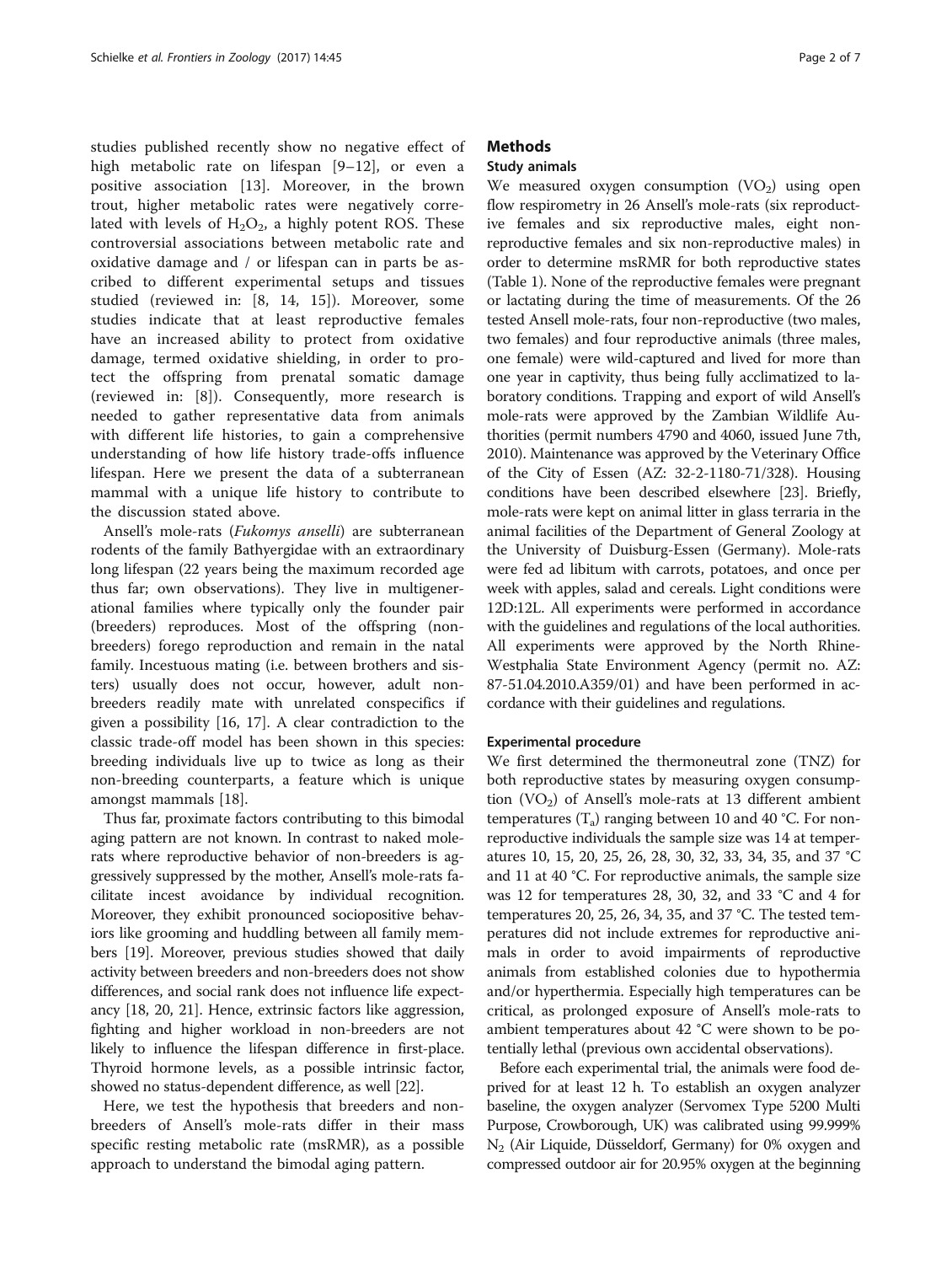| Sex        | Status    | N  | Age (years)   | Body mass (g)    | Range of msRMR<br>(ml $O_2 \times g^{-1} \times h^{-1}$ ) | Mean msRMR<br>(ml $O_2 \times g^{-1} \times h^{-1}$ ) |
|------------|-----------|----|---------------|------------------|-----------------------------------------------------------|-------------------------------------------------------|
| M          | R         | 6  | $6.9 + 2.4$   | $83.9 \pm 10.5$  | $0.77 - 1.71$                                             | $1.17 \pm 0.13$                                       |
|            | <b>NR</b> | 6  | $4.8 \pm 2.8$ | $108.8 \pm 21.4$ | $0.43 - 1.46$                                             | $0.91 \pm 0.17$                                       |
| F.         | R         | 6  | $8.9 + 3.1$   | $87.2 + 21.8$    | $0.63 - 1.80$                                             | $1.17 \pm 0.20$                                       |
|            | <b>NR</b> | 8  | $2.4 \pm 1.2$ | $68.2 + 8.9$     | $0.42 - 1.79$                                             | $0.86 \pm 0.21$                                       |
| Grand mean |           | 26 | $5.8 + 4.3$   | $85.6 + 21.4$    | $0.42 - 1.80$                                             | $1.02 \pm 0.23$                                       |

<span id="page-2-0"></span>Table 1 Basic parameters and mean mass-specific resting metabolic rate (msRMR) of Fukomys anselli

Age, body mass and mass-specific resting metabolic rates within the boundaries of their respective thermoneutral zones (non-reproductive animals: 26-30 °C; reproductive animals: 28-33 °C) of studied Fukomys anselli (N sample size, M males, F females, R reproductive; NR non-reproductive). Values are given as mean ± SD

and at the end of each experimental trial. After initial calibration, the animals were placed in a custom-made tight stainless steel metabolic chamber with a volume of 896 ml (16 cm  $\times$  7 cm  $\times$  8 cm) supplemented with tissue paper as nest litter. The chamber was closed with a clear Perspex lid to enable direct observation of the animal's behavior inside the chamber. The watertight chamber was submerged in a water bath (temperature controlled by HAAKE D1, Type 001–3603, Germany). The animals spent at least 30 min within the chamber to acclimatize before measurements started. Measurements were finished when the animal calmed down within the chamber and stable data were gathered over a period of 10 min, which can be considered a truly resting state. In this state, the animals lay down and breathe regularly. If an animal did not calm down within 60 min, the experiment was stopped and repeated later with a time lag of three days at minimum. Under extreme temperatures ( $\lt 15$  °C and  $>35$  °C) the maximum duration of an experimental trial was reduced to 30 min to avoid hypothermia or overheating, respectively. Temperature within the chamber was measured with a digital thermometer (GMH 3230, Greisinger Electronic, Germany) with its probe placed behind a grid to avoid damage by the animals. Ambient air was pushed through the chamber at a constant rate of 350 ml × min−<sup>1</sup> . The incurrent airflow was regulated by a flow controller (Model 35830, Analyt-MTC, Müllheim, Germany), following a carbon dioxide (Sodalime) and a water trap (indicating Drierite) before the oxygen content was measured by a paramagnetic oxygen sensor (Servomex Type 5200 Multi Purpose, Crowborough, UK). Software DIAdem 8.0 (National Instruments, Germany) was used to visualize and to record the oxygen content of the excurrent air every second. Immediately after each trial the animals were weighted. Oxygen consumption was calculated following the equation of Lighton [\[24\]](#page-5-0):

$$
VO_2 = \frac{F_{ri}(F_iO_2 - F_eO_2)}{1 - F_eO_2}
$$

with:  $VO_2 = oxygen consumption (ml O_2 \times min^{-1}),$  $F_{ri}$  = incurrent flow rate (ml × h<sup>-1</sup>)  $F_iO_2$  = oxygen incurrent fractional concentration (%),  $F_eO_2$  = oxygen excurrent fractional concentration. Data gathered by the oxygen sensor were corrected to standard temperature and pressure conditions (273.15 K, 101.325 kPa). The RMR was calculated as a 10-min mean of lowest oxygen consumption and expressed in ml O<sub>2</sub> × h<sup>-1</sup>. msRMR was then calculated as RMR divided by the individual's weight and expressed in ml O<sub>2</sub> ×  $g^{-1}$  × h<sup>-1</sup>.

#### Statistical analysis

The extent of TNZ was assessed separately for reproductive and non-reproductive Ansell's mole-rats by a stepdown procedure [\[25](#page-5-0)] of permutation version of the Jonckheere-Terpstra test [\[26](#page-5-0)]. Briefly, starting from the temperature, where the mean msRMR was the lowest, we tried to detect an increasing trend in msRMR data assorted by increasing ambient temperature. If a trend was detected, the msRMR data for the highest temperature were excluded and tested again until no trend in msRMR data was detected and the upper critical temperature was identified. The determination of the lower critical temperature was similar, but here the lowest temperature was excluded stepwise until no trend could be detected. The metabolic rate data were included in TNZ estimation only when the sample size for the given temperature comprised five or more values. The analyses revealed different ranges of TNZ for non-reproductive and reproductive individuals. The observed range of TNZ was 26–30 °C in non-reproductive and 28–33 °C in reproductive Ansell's mole-rats, respectively (Table [2](#page-3-0)).

To estimate the effects of various predictors on msRMR (dependent variable) within the TNZ boundaries, data were analyzed with generalized linear mixed-effects models for repeated measurements using the lme4 package [\[27\]](#page-5-0) and Gamma distribution was assumed (link identity). First, we extended the null model to include one of the independent variables (square-root transformed body mass, ambient temperature as factor, reproductive status) and tested which of them optimally improved the model using the Akaike information criterion and model comparison by  $\chi^2$ -statistic. Subsequently, we extended this model by inclusion of different variables in the same way as described above and we continued until there was no variable left which would significantly improve the model (forward selection). Finally, interaction model of all significant factors was constructed.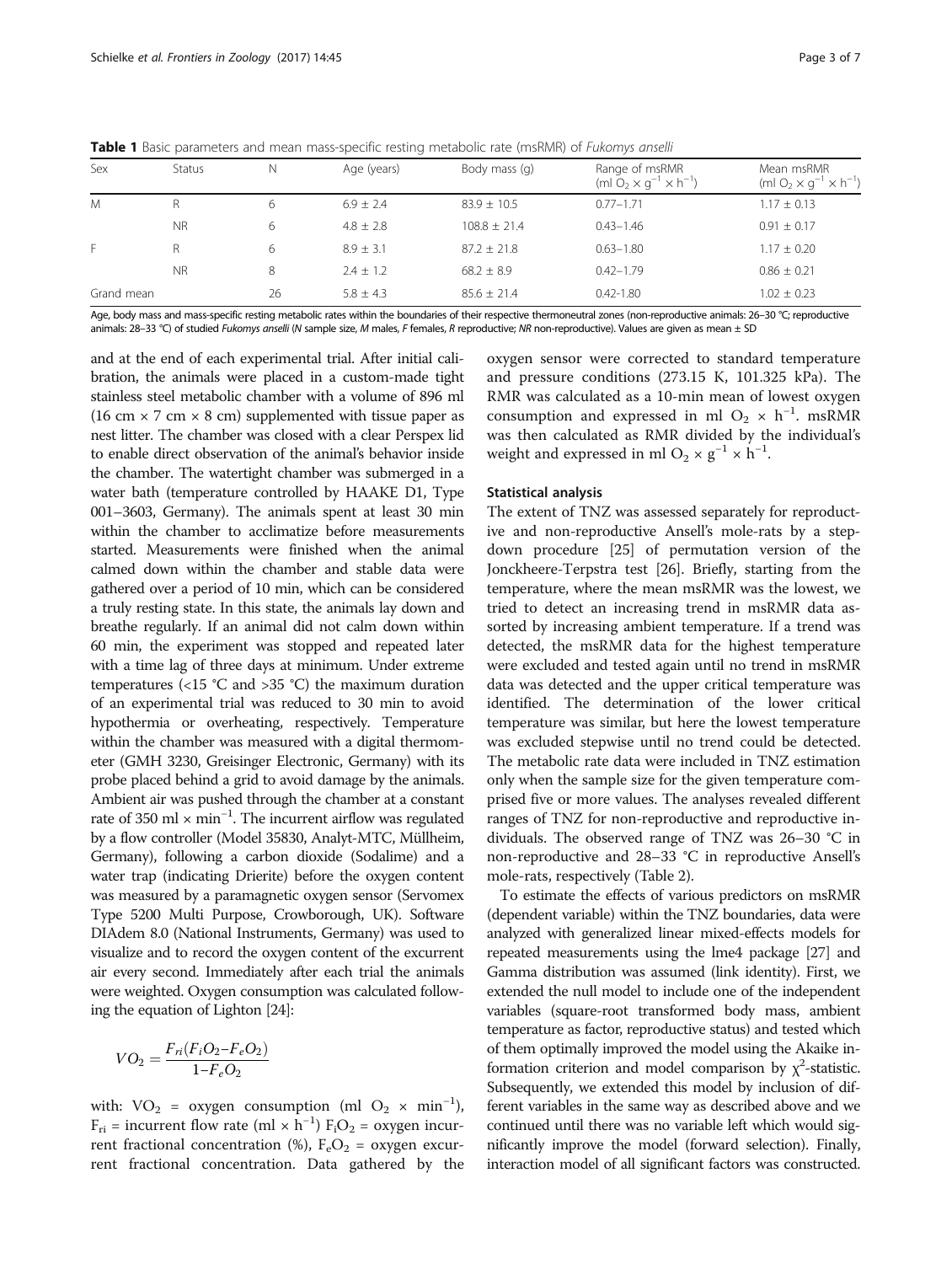<span id="page-3-0"></span>Table 2 Critical temperatures and Jonckheere-Terpstra statistical analysis for reproductive and non-reproductive Fukomys anselli

| Parameter                                                    | Reproductive          | Non-reproductive   |  |
|--------------------------------------------------------------|-----------------------|--------------------|--|
| Upper critical temperature                                   | $>33$ °C <sup>a</sup> | 30 $^{\circ}$ C    |  |
| Temperature range /JT/p                                      | N/A                   | 2832 °C/368/0.0486 |  |
| Temperature range /JT/p 3233 °C/90/0.16                      |                       | 28.30 °C/102/0.43  |  |
| Lower critical temperature                                   | 28 °C                 | 26 °C              |  |
| Temperature range /JT/p 2633 °C/421/0.0002 2530 °C/471/0.043 |                       |                    |  |
| Temperature range /JT/p 2833 °C/410/0.346                    |                       | 2630 °C/246/0.1364 |  |

Upper critical temperature and lower critical temperature together with parameters of statistical analysis in reproductive and non-reproductive F.<br>anselli. <sup>a</sup>minimal value only, because of lack of RMR data for reproductive<br>animals at temperatures above 33 °C see Methods for more detail. IT animals at temperatures above 33 °C, see [Methods](#page-1-0) for more detail. JT represents Jonckheere-Terpstra-statistics, p is the probability of trend in data

Individual identity was treated as a random factor. Since the age of some individuals was not known, the same procedure as described above with an additional factor age was applied to all animals with known age. This analysis showed that age is not a significant factor (results not shown). All calculations and statistical analyses were conducted using R 3.0.2 [\[28\]](#page-5-0).

### Results

msRMR at different temperatures are depicted in Fig. 1. Both, TNZ and mean msRMR differed between reproductive and non-reproductive Ansell's mole-rats (Tables [1](#page-2-0) and 2). The mean msRMR of reproductive Ansell's molerats (1.17 ± 0.17 ml  $O_2 \times g^{-1} \times h^{-1}$ ) within their TNZ of 28–33 °C was significantly higher than the mean msRMR of non-reproductive animals (0.89 ± 0.19 ml O<sub>2</sub> ×  $g^{-1}$  × h  $^{-1}$ ) within their TNZ of 26–30 °C (Fig. 2, Table [1](#page-2-0)). The lowest mean msRMR (0.81 ± 0.23 ml and 1.1 ± 0.23  $O_2 \times g^{-1} \times h^{-1}$ ) was observed at ambient temperatures of 28 °C and 32 °C in non-reproductive and reproductive mole-rats, respectively. The optimal model of msRMR determined by generalized linear mixed models for repeated





measurements consisted only of the reproductive status (AIC = 8.83; comparison with null model  $\chi^2$  = 6.72, df = 1,  $p = 0.01$ ) and showed fixed effects of 0.89  $\pm$  0.07 and  $1.17 \pm 0.09$  for non-reproductive and reproductive factor level, respectively. The difference itself  $(0.28 \pm 0.09)$  is statistically significant ( $t = 2.995$ ,  $p < 0.003$ ) suggesting that the msRMR of reproductive individuals is about 30% higher than that of non-reproductive ones.

# **Discussion**

#### Metabolic rate with respect to reproduction

Low msRMR is a common trait in bathyergid rodents interpreted as an ecophysiological adaptation to the subterranean habitat [[29](#page-5-0)], and our measurements generally confirm previous studies. However, our finding that longlived breeders of F. anselli have higher metabolic rates compared to shorter-lived non-breeders is novel. The higher metabolic rate observed in breeders is not surprising per se, since reproduction is energy demanding, especially for lactating females [\[8](#page-5-0), [30, 31](#page-5-0)], albeit none of the reproductive females were pregnant or lactating during the time of measurements. In Damaraland mole-rats, breeding females also live significantly longer than nonbreeding females [[32](#page-5-0)], but no significant differences in msRMR of female breeders and non-breeding individuals were found. However, changes in daily energy expenditure were observed depending on seasonal changes in rainfall [[33](#page-6-0)]. Higher msRMR in breeders compared to nonbreeders of F. anselli are in line with findings in pregnant naked mole-rats, another long-lived bathyergid species (>30 years), which have a higher body temperature compared to their non-breeding counterparts [\[34](#page-6-0)]. To the best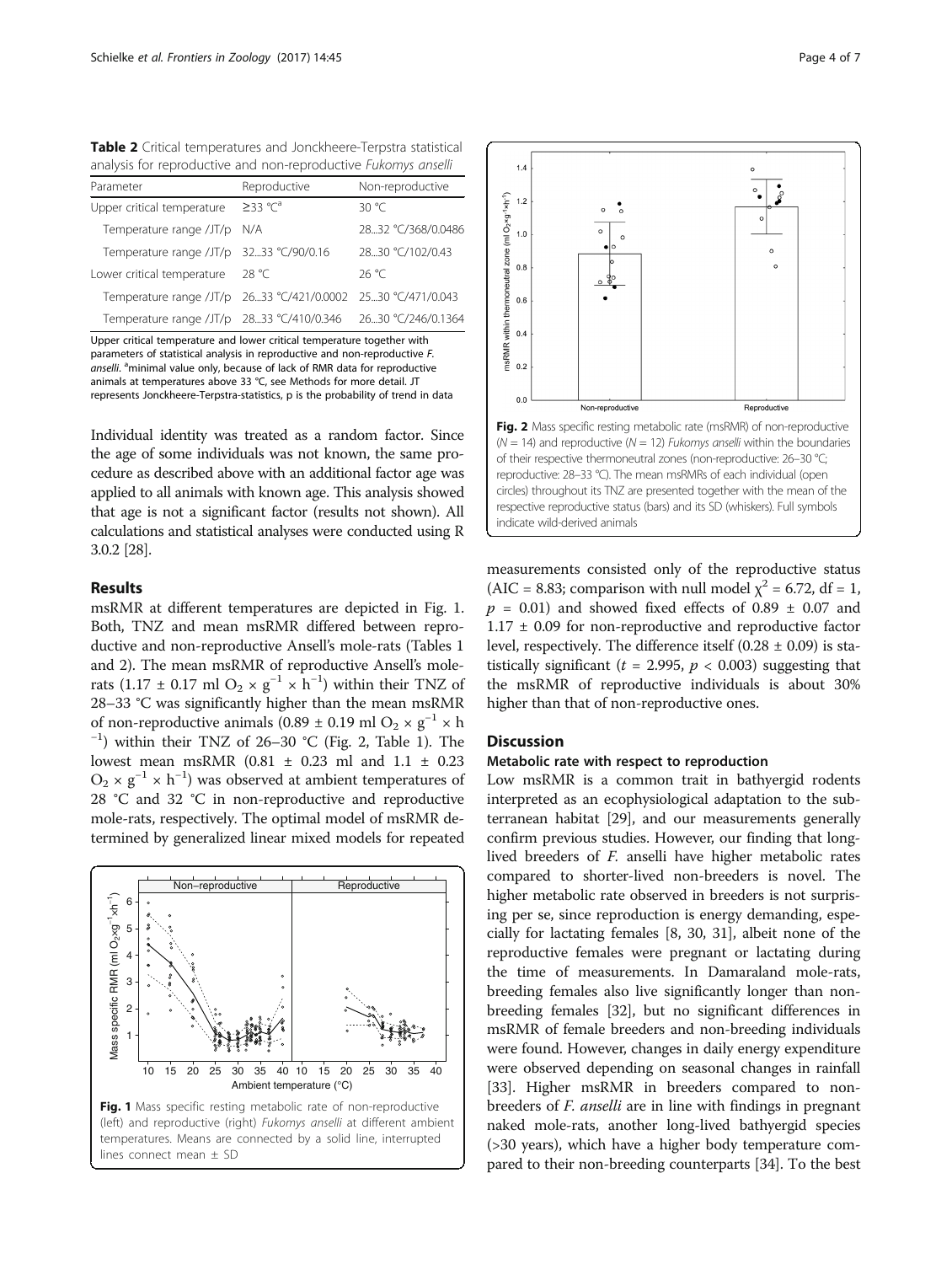of our knowledge, metabolic data of reproductive naked mole-rats is not available, but higher body temperature suggests a higher metabolic rate. This assumption is also in line with most mammals, where energy intake and/or daily energy expenditure was shown to be increased in lactating females [[35](#page-6-0)]. This aspect is most interesting since investment in reproduction was long thought to impair somatic maintenance according to the classical trade-off model, but recent findings refer to the trade-off model as being too simplistic [\[14\]](#page-5-0). Especially in terms of female reproduction, a meta-analysis from different homeothermic vertebrates by Blount et al. [\[8](#page-5-0)] has shown that in intraspecific comparisons between breeders and nonbreeders, breeders had lower levels of oxidative damage in certain tissues. This effect could be attributed to upregulation of antioxidant defense mechanisms, such as glutathione or superoxide dismutase activity, which shows a tissue-dependent upregulation in several species during reproduction [[36](#page-6-0)–[39\]](#page-6-0). This oxidative shielding hypothesis, even if not consistent across different studies (reviewed in: [[8\]](#page-5-0)), suggests a reproduction-induced protection of mothers and offspring. Ansell's mole-rats are continuously reproducing once they achieve the reproductive status. Oxidative shielding might protect the animals from detrimental pregnancy effects due to a higher energy turnover in female breeders compared to non-breeders. However, the bimodal lifespan in Ansell's mole-rats is not sexdependent, indicating a general effect in terms of reproductive status, msRMR, and lifespan rather than just a pregnancy effect restricted to females.

The mechanisms underlying the higher msRMR in male Ansell's mole-rat breeders which do not lactate cannot be derived from the present results. Even so, it could be argued that reproduction in monogamous species includes parental care in male and female, thus it could be that a closer look at monogamous male breeders reveals a higher energy turnover during the reproductive phase as well. Furthermore, breeders are sexually active throughout the year, which could increase the overall msRMR in these individuals.

# Higher msRMR in long-lived breeders is not in line with classical aging theories

Oxidative stress as a main factor contributing to life history trade-offs is getting challenged by increasing contradictory studies [[14\]](#page-5-0). Hence, higher msRMR in breeders is in line with those studies, which did not find any correlation [\[9\]](#page-5-0) or even support a positive correlation between RMR and lifespan [\[11](#page-5-0), [13,](#page-5-0) [40](#page-6-0)–[43](#page-6-0)]. In a large comparative study by de Magalhães et al. [[9\]](#page-5-0), data from 300 mammalian species were analyzed, but after correcting for body mass and phylogeny, no influence of metabolic rate on lifespan, at least in eutherians, could be found. On the other hand, the developmental schedule of a species, i.e. age of sexual maturity and postnatal growth rate, were both correlated with longevity. Molerats have a relatively long gestational period of about 3 months (100 days), slow postnatal growth rates, and reach sexual maturity at about 1 year of age [[44, 45](#page-6-0)]. These features are in line with developmental scheduleassociated implications reported in de Magalhães et al. [[9\]](#page-5-0). Although these developmental features might account for overall longevity in mole-rats, the distinct intraspecific lifespan difference between breeding and non-breeding Ansell's mole-rats is still a special case which must be discussed in light of studies that support a positive correlation between msRMR and lifespan [\[18\]](#page-5-0).

The uncoupling-to-survive hypothesis [\[46\]](#page-6-0) complements simplistic theories of senescence by explaining apparent exceptions. It suggests that elevated oxygen consumption, a measure for msRMR in the present study, could be also observed due to uncoupling of proton flux in the mitochondria. This process, also referred to as inducible proton-leak, is facilitated by uncoupling proteins and increases RMR. On the other hand, inducible proton-leak is known to reduce ROS production by reducing mitochondrial membrane potentials [[47](#page-6-0)]. Hence the higher msRMR measured in breeders of Ansell's mole-rats could be due to higher rates of mitochondrial uncoupling compared to non-breeders. Several studies found higher rates of uncoupling in those laboratory mice that lived longer compared to other individuals with shorter lifespans [[13](#page-5-0), [41](#page-6-0), [42](#page-6-0)]. A recent study even showed that mitochondrial  $H<sub>2</sub>O<sub>2</sub>$  levels (which is a ROS) were negatively correlated to the metabolic rate in the brown trout [\[43\]](#page-6-0). However, in case of mole-rats this model should be considered carefully, since in naked mole-rats, surprisingly high levels of oxidative damage to DNA, lipids and proteins were found, which contrasts with the proposed benefit of mitochondrial uncoupling [\[48\]](#page-6-0). Nevertheless, it would be interesting to establish a protocol to investigate mitochondrial ROS in F. anselli in future studies. Mitochondrial uncoupling should be taken into account as a possible proximate mechanism contributing to the bimodal lifespan of F. anselli, but the adaptive background of such a selective protective mechanism on species level is still puzzling. It may be that the upregulation of protective, or in general, repair mechanisms are just a side effect of sexual activity in this species. For instance, long-lasting pair bonding could lead to higher oxytocin levels, known to decrease stress hormones and promote immunity (reviewed in [[49](#page-6-0)]). Hence, further research should illuminate the linkage between different physiological processes, and how the different processes impacts an animal's lifespan.

# Conclusions

Bathyergid species with their exceptionally long lifespan are already interesting animal models in current aging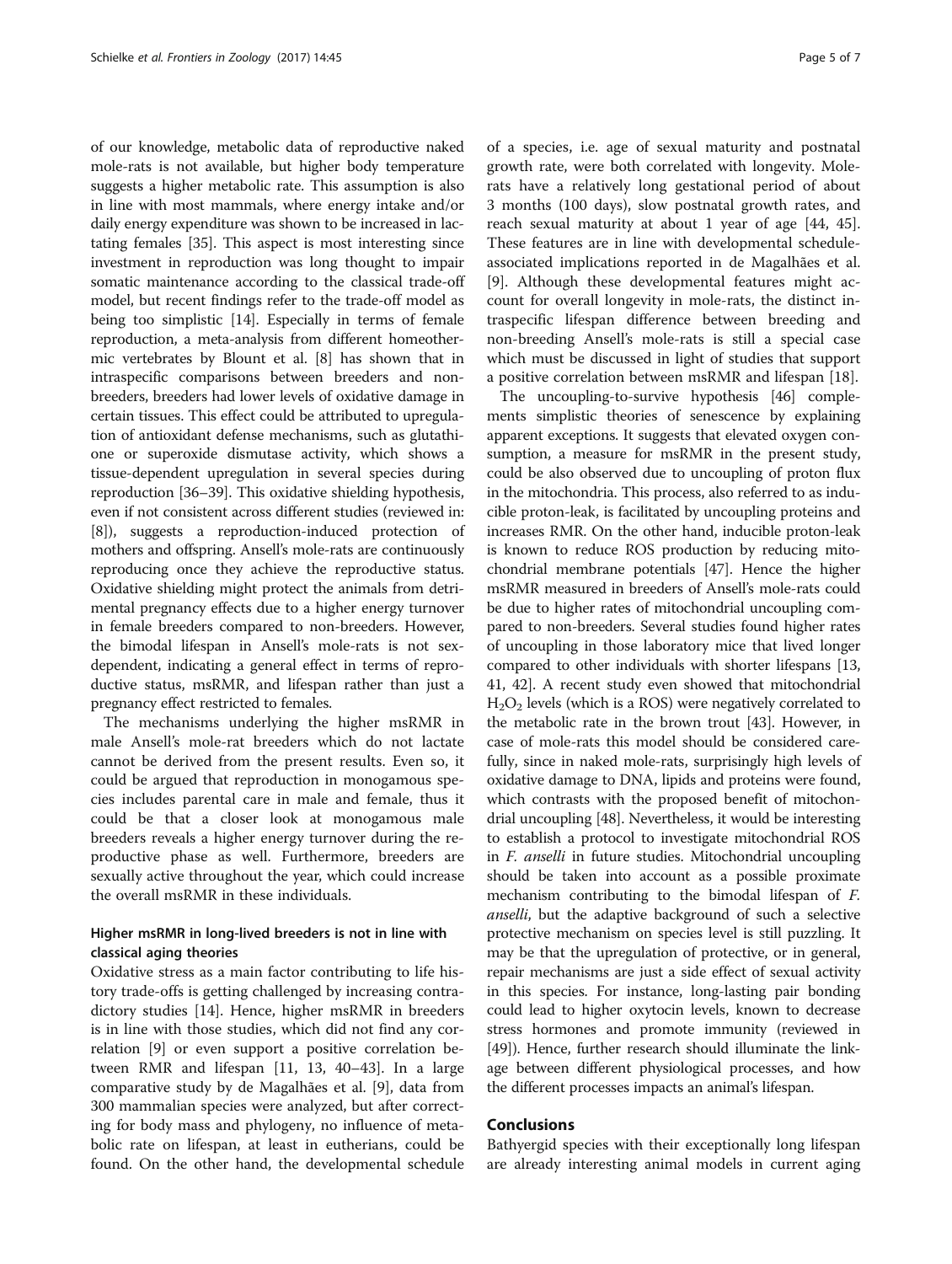<span id="page-5-0"></span>research, but this is the first study to report a positive correlation between msRMR and lifespan based on reproductive status. The bimodal lifespan of our animal model, the Ansell's mole-rat, provides an exceptional opportunity to investigate protective mechanisms such as oxidative shielding on species level without the usual shortcomings related to experimental manipulation of the study animals. In general, our finding stresses the complexity of currently discussed aging mechanisms.

#### Acknowledgements

We thank João Pedro de Magalhães and two anonymous reviewers for fruitful comments on the manuscript.

#### Funding

Not applicable.

#### Availability of data and materials

The raw data is available at [https://www.uni-due.de/imperia/md/images/](https://www.uni-due.de/imperia/md/images/fb10_bio/allgemeine_zoologie/schielke-et-al_raw-data.xlsx) [fb10\\_bio/allgemeine\\_zoologie/schielke-et-al\\_raw-data.xlsx](https://www.uni-due.de/imperia/md/images/fb10_bio/allgemeine_zoologie/schielke-et-al_raw-data.xlsx).

#### Authors' contributions

SB and HB conceived the project. CKMS performed all metabolic measurements with the help of JO who set-up the equipment. JO, SB and YH evaluated the data and conducted the statistical tests. JO prepared the figures. All authors contributed to the draft and improvement of the manuscript and reviewed the final version. All authors read and approved the final manuscript.

#### Ethics approval

All experiments were approved by the North Rhine-Westphalia State Environment Agency (permit no. AZ: 87-51.04.2010.A359/01) and have been performed in accordance with their guidelines and regulations.

#### Consent for publication

Not applicable.

#### Competing interests

The authors declare that they have no competing interests.

#### Publisher's Note

Springer Nature remains neutral with regard to jurisdictional claims in published maps and institutional affiliations.

#### Author details

<sup>1</sup> Faculty of Biology, University of Duisburg-Essen, Essen, Germany. <sup>2</sup> Faculty of Forestry and Wood Sciences, Czech University of Life Sciences, Praha, Czech Republic. <sup>3</sup>Faculty of Science, University of South Bohemia, České Budějovice, Czech Republic.

#### Received: 19 August 2017 Accepted: 14 September 2017 Published online: 22 September 2017

#### References

- 1. Höhn A, Weber D, Jung T, Ott C, Hugo M, Kochlik B, Kehm R, Konig J, Grune T, Castro JP. Happily (n)ever after: aging in the context of oxidative stress, proteostasis loss and cellular senescence. Redox Biol. 2017;11:482–501.
- 2. Kirkwood TBL, Holliday R. The evolution of ageing and longevity. Proc R Soc Lond B Biol Sci. 1979;205:531–46.
- 3. Deerenberg C, Pen I, Dijkstra C, Arkies B-J, Visser GH, Daan S. Parental energy expenditure in relation to manipulated brood size in the European kestrel Falco tinnunculus. ZACS. 1995;99:39–48.
- 4. McNab BK. The energetics of reproduction in endotherms and its implication for their conservation. Integr Comp Biol. 2006;46:1159–68.
- 5. Speakman JR. The physiological costs of reproduction in small mammals. Philos Trans R Soc Lond Ser B Biol Sci. 2008;363:375–98.
- 6. Heldstab SA, van Schaik CP, Isler K. Getting fat or getting help? How female mammals cope with energetic constraints on reproduction. Front Zool. 2017;14:1–11.
- 7. Kirkwood TBL. Understanding ageing from an evolutionary perspective. J Intern Med. 2008;263:117–27.
- 8. Blount JD, Vitikainen EIK, Stott I, Cant MA. Oxidative shielding and the cost of reproduction. Biol Rev. 2016;91:483–97.
- 9. de Magalhaes JP, Costa J, Church GM. An analysis of the relationship between metabolism, developmental schedules, and longevity using phylogenetic independent contrasts. J Gerontol A Biol Sci Med Sci. 2007;62:149–60.
- 10. Furness LJ, Speakman JR. Energetics and longevity in birds. Age. 2008;30:75–87.
- 11. Munshi-South J, Wilkinson GS. Bats and birds: exceptional longevity despite high metabolic rates. Ageing Res Rev. 2010;9:12–9.
- 12. Selman C, McLaren JS, Collins AR, Duthie GG, Speakman JR. The impact of experimentally elevated energy expenditure on oxidative stress and lifespan in the short-tailed field vole Microtus agrestis. Proc Biol Sci. 2008;275:1907–16.
- 13. Speakman JR, Talbot DA, Selman C, Snart S, McLaren JS, Redman P, Krol E, Jackson DM, Johnson MS, Brand MD. Uncoupled and surviving: individual mice with high metabolism have greater mitochondrial uncoupling and live longer. Aging Cell. 2004;3:87–95.
- 14. Speakman JR, Garratt M. Oxidative stress as a cost of reproduction: beyond the simplistic trade-off model. BioEssays. 2014;36:93–106.
- 15. Speakman JR, Blount JD, Bronikowski AM, Buffenstein R, Isaksson C, Kirkwood TBL, Monaghan P, Ozanne SE, Beaulieu M, Briga M, et al. Oxidative stress and life histories: unresolved issues and current needs. Ecol Evol. 2015;5:5745–57.
- 16. Burda H, Honeycutt RL, Begall S, Locker-Grütjen O, Scharff A. Are naked and common mole-rats eusocial and if so, why? Behav Ecol Sociobiol. 2000;47:293–303.
- 17. Bappert M-T, Burda H, Begall S. To mate or not to mate? Mate preference and fidelity in monogamous Ansell's mole-rats, Fukomys anselli, Bathyergidae. Folia Zool. 2012;61:71–83.
- 18. Dammann P, Burda H. Sexual activity and reproduction delay ageing in a mammal. Curr Biol. 2006;16:R117–8.
- 19. Burda H. Individual recognition and incest avoidance in eusocial common mole-rats rather than reproductive suppression by parents. Experientia. 1995;51:411–3.
- 20. Schielke CKM, Begall S, Burda H. Reproductive state does not influence activity budgets of eusocial Ansell's mole-rats, Fukomys anselli (Rodentia, Bathyergidae): a study of locomotor activity by means of RFID. Mammal Biol. 2012;77:1–5.
- 21. Skliba J, Lovy M, Hrouzkova E, Kott O, Okrouhlik J, Sumbera R. Social and environmental influences on daily activity pattern in free-living subterranean rodents: the case of a eusocial bathyergid. J Biol Rhythm. 2014;29:203–14.
- 22. Henning Y, Vole C, Begall S, Bens M, Broecker-Preuss M, Sahm A, Szafranski K, Burda H, Dammann P. Unusual ratio between free thyroxine and free triiodothyronine in a long-lived mole-rat species with bimodal ageing. PLoS One. 2014;9:e113698.
- 23. Begall S, Berendes M, Schielke CK, Henning Y, Laghanke M, Scharff A, van Daele P, Burda H. Temperature preferences of African mole-rats (family Bathyergidae). J Therm Biol. 2015;53:15–22.
- 24. Lighton J. Measuring metabolic rates a manual for scientists. New York: Oxford University Press; 2008.
- 25. Amaratunga D, Ge N. Step-down trend tests for identifying the minimum effective dose. J Biopharm Stat. 1998;8:151–62.
- 26. Venkatraman E: clinfun: clinical trial design and data analysis functions. R package. R package version 1.0.10 edition; 2015.
- 27. Bates D, Machler M, Bolker B, Walker S: lme4: linear mixed-effects models using Eigen and S4. R package version 1.1–8 edition; 2015.
- 28. R Core Team. R: A language and environment for statistical computing. 2015.
- 29. Zelová J, Sumbera R, Sedlácek F, Burda H. Energetics in a solitary subterranean rodent, the silvery mole-rat, Heliophobius argenteocinereus, and allometry of RMR in African mole-rats (Bathyergidae). Comp Biochem Physiol A Mol Integr Physiol. 2007;147:412–9.
- 30. Douhard F, Lemaitre JF, Rauw WM, Friggens NC. Allometric scaling of the elevation of maternal energy intake during lactation. Front Zool. 2016;13:32.
- 31. Zheng G-X, Lin J-T, Zheng W-H, Cao J, Zhao Z-J. Energy intake, oxidative stress and antioxidant in mice during lactation. Zool Res. 2015;36:95–102.
- 32. Schmidt CM, Jarvis JUM, Bennett NC. The long-lived queen: reproduction and longevity in female eusocial Damaraland mole-rats (Fukomys damarensis). Afr Zool. 2013;48:193–6.